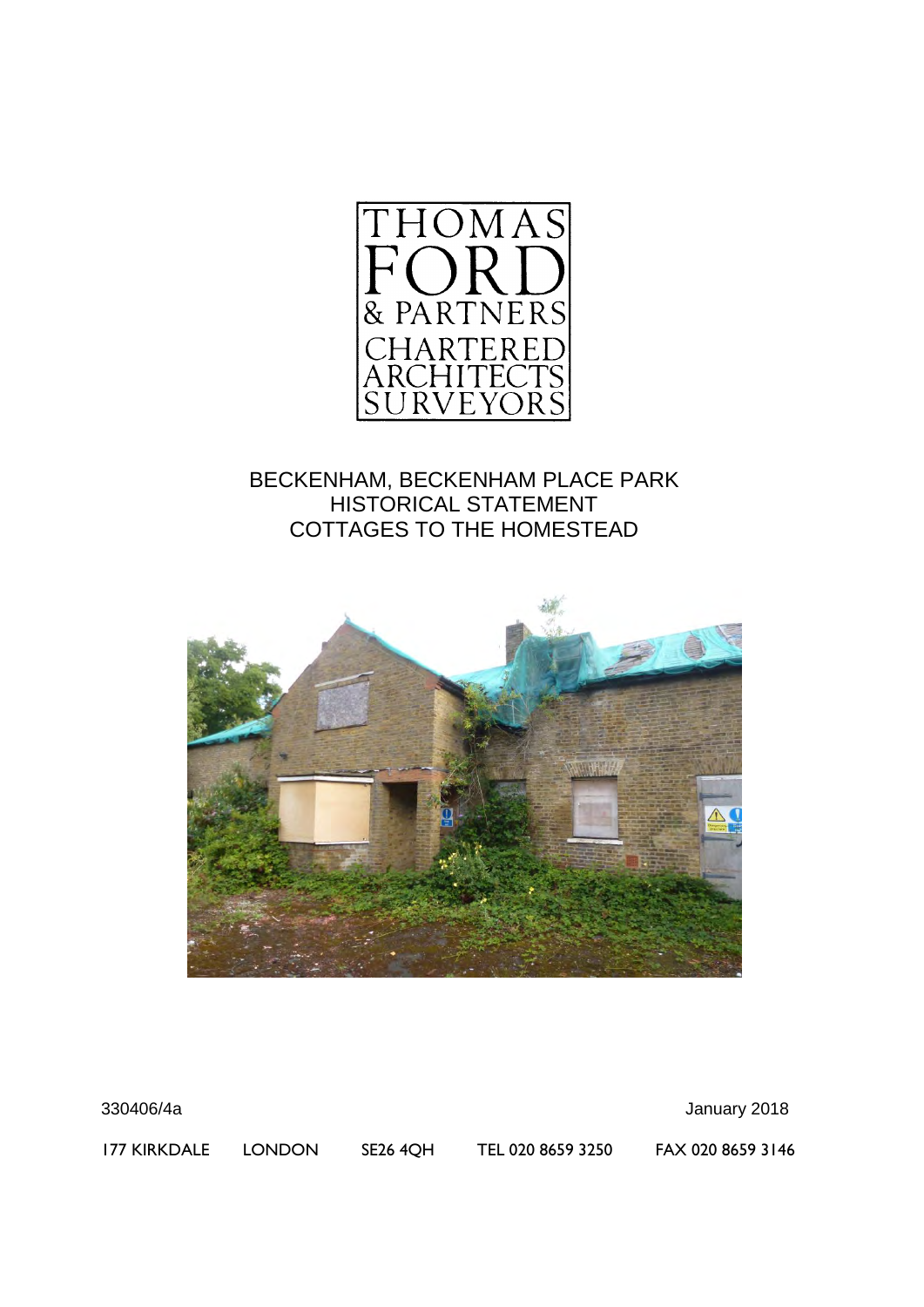# 1. Introduction

- 1.1 This document has been compiled for the planning and listed building application for the cottages which form the northern side of the stable yard (known as the Homestead) within Beckenham Place Park.
- 1.2 This scheme forms an element of the proposed restoration of Beckenham Place Park. The proposal is to enhance the distinctness of the significant heritage states of both the landscape and the architectural elements within the park, through:
	- The restoration and reinstatement of key historical landscape and buildings.
	- The provision of restored and new facilities and features that encourage and engage a diverse community of visitors to the park.

## 2. History of the Existing Site

2.1 Beckenham Place Park overall covers an area of approximately 240 acres, the majority having public access. The southern portion of the park, including the mansion but not including the Homestead, is covered by the Beckenham Place Park Conservation Area.

# 3. Existing Buildings

Stable block and Homestead

**Orientation** 

- 3.1 Beckenham Place Park was constructed around 1760-1770 by the Cator family, with the main mansion designed in the Palladian style.
- 3.2 The Homestead lies to the north of the mansion site and dates from the late 18th century. The Homestead originally formed a central hub within the adjoining Pleasure Gardens, providing stable accommodation and utility space for the gardeners. The buildings have developed over time and originally included glasshouses to the eastern and northern sides and the layout of the courtyard itself was originally infilled with structures.
- 3.3 The current plan of the Homestead is a quadrangle, with the two main buildings remaining to the north and eastern sides and the central area remaining open. The original stable block range lies to the east and consists of the original two storey pitched roofed structure. The north range consists of a terrace of three attached cottages one storey high with attic level and dormer windows within the roof space
- 3.4 The remaining structures surrounding the core to the west and south are lean too enclosures and sheds, of varying dates and most in very derelict conditions. Behind these structures is an enclosing 2400mm brick wall with vehicular access to the western side.

## Chronological Sequence of Development

3.5 The original stable block consisted of the current two storey building to the eastern side constructed around the same time as the main house in 1770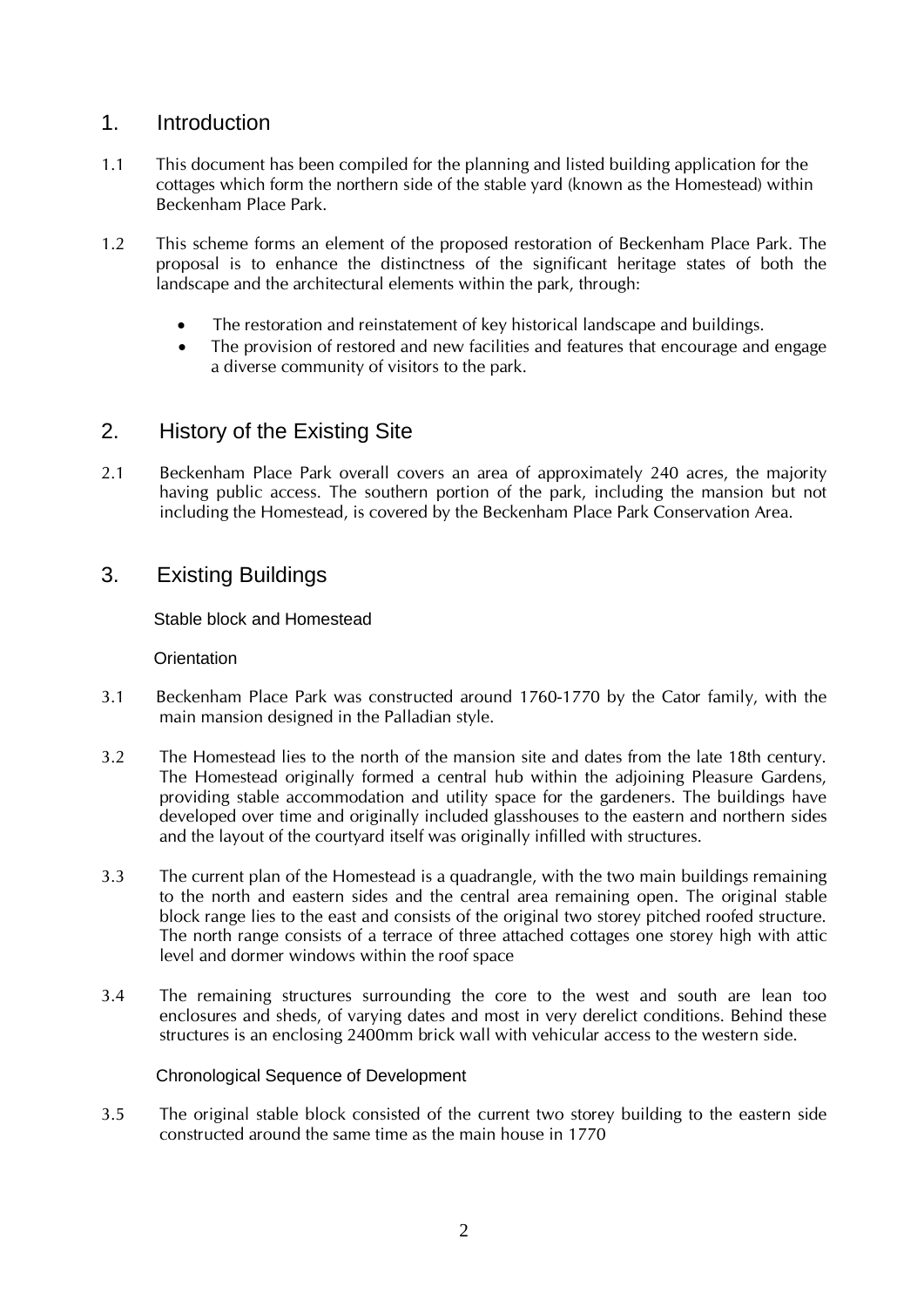- 3.6 The maps from 1833 show an extension constructed to the rear forming garden buildings (possibly glasshouses) and a building was constructed perpendicular to the main building to the west (on the site of the current accommodation block)
- 3.7 In 1860, the historical data show an additional building constructed to the east forming a 'U' shaped plan, and new structures to the southern side of the courtyard
- 3.8 This plan remained as such until the early 1930's when parts of the rear extensions were removed from the east, and a new infill building positioned within the courtyard to the west of the main building.
- 3.9 The ownership of the park was transferred from the Cator family in 1927 to the London County Council. At this time changes were made to the stable block in terms of the accommodation and elevational treatment.
- 3.10 In 2011, a major fire completely gutted the main historic eastern range and the restoration of this building was approved planning under reference ????
- 3.11 All the cottages were occupied up until 1989 when the first one was abandoned, a second was left unoccupied after 1991 and the 3<sup>rd</sup> in 1999.

### Extent of Current Application

3.12 The listed building application relates to the refurbishment of the external fabric of the northern range of cottages, internal works to replace the first floor and removal of internal walls, and the restoration of the small pig sty to the south side of the courtyard.

#### Northern Range

#### External

- 3.13 The northern range consists of three attached cottages, with ground floors and rooms within the roof. The architecture is domestic in scale and scope
- 3.14 The south elevation is relatively symmetrical with a protruding gable fronting the middle cottage with a central canted bay window. The only area of asymmetry is the recessed porch adjoining this bay. There are 3no. windows and 1no. door to each cottage either side of the central gable.
- 3.15 There are 2no. dormer windows within the roof facing the courtyard, and one at each end.
- 3.16 The rear elevation is very irregular in fenestration with a series of differing sized windows, and smaller dormers.
- 3.17 The roof is slate but is in a poor state with some temporary coverings providing a minimal protection. Due to the poor state of the roof, this has allowed for significant weather penetration into the building.

#### Internal

3.18 Each cottage has a central core of main front door and staircase. To the ground floors are two main rooms (nominally allocated originally as kitchen and living room) with smaller rooms consisting of a bathroom and stores. Upstairs are two bedrooms to each unit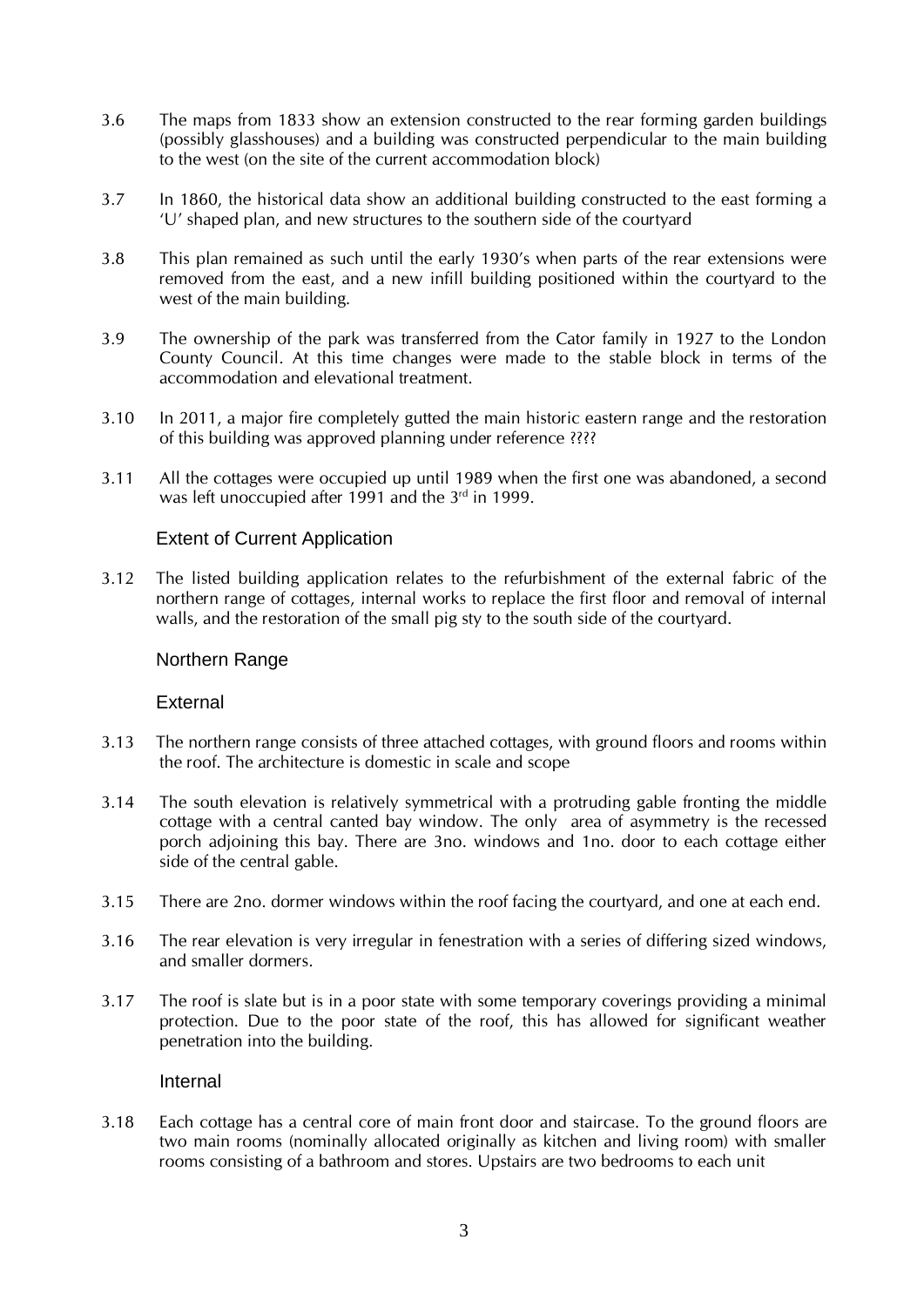3.19 The internal areas are significantly derelict with the first floor structure collapsed in most areas, due to the weathering problems associated with the roof, and this has impacted on the ground floor rooms.

Pig sty

3.20 The original pig sty occupies a small section of the southern wall of the courtyard. The structure is single storey in brick with originally a lean too roof, most probably of slate, although this has collapsed. The doors and windows were probably timber but these were removed previously when the roof collapsed. The interior is heavily overgrown with vegetation

## 4. Listed status

This is a copy of the Listed status for the Homestead:

Listed entry number: 1080027

*Location* 

*Stable block and outbuildings and garden walls to Beckenham Place, Beckenham Hill Road SE26.* 

*The building may lie within the boundary of more than one authority.* 

*Country: Greater London Authority.* 

*District: Lewisham* 

*District type: London Borough* 

*Parish: Grade: II*

*Date first listed: 30-Aug-1954* 

*Date of most recent amendment: Not applicable to this List entry.* 

*Beckenham Hill Road 1.4424 SE26 Stable block and outbuildings and garden walls to Beckenham Place TQ 3770 45/L10 30.8.54.*

*II 2. Late C18 with alterations. Main range of two storeys, thirteen bays. Yellow stock brick with slated roofs of moderately low pitch. Gauged brick window arches flat on first floor, round on ground floor in arched recesses. Some original sash windows, some blank, some modern casements. Set back three bay centre, under wide, wood arch, has weatherboarded ground floor with stable doors. Irregular fenestration on garden front. Northeast range of one storey and attic with projecting, gabled centrepiece. Eleven bays, flat gauged brick window arches, links to main range and outer walls. South range of one storey leanto buildings against old brick wall; and 1 three bay weatherboarded building, the former horse hospital. C18 red brick garden wall with round arched entrance leads northeast to two storey, three window yellow brick cottage with southern fronts stuccoed. Low pitched hipped slate roof, and porch with segmental hood. Plain reveals to sash windows with glazing bars.*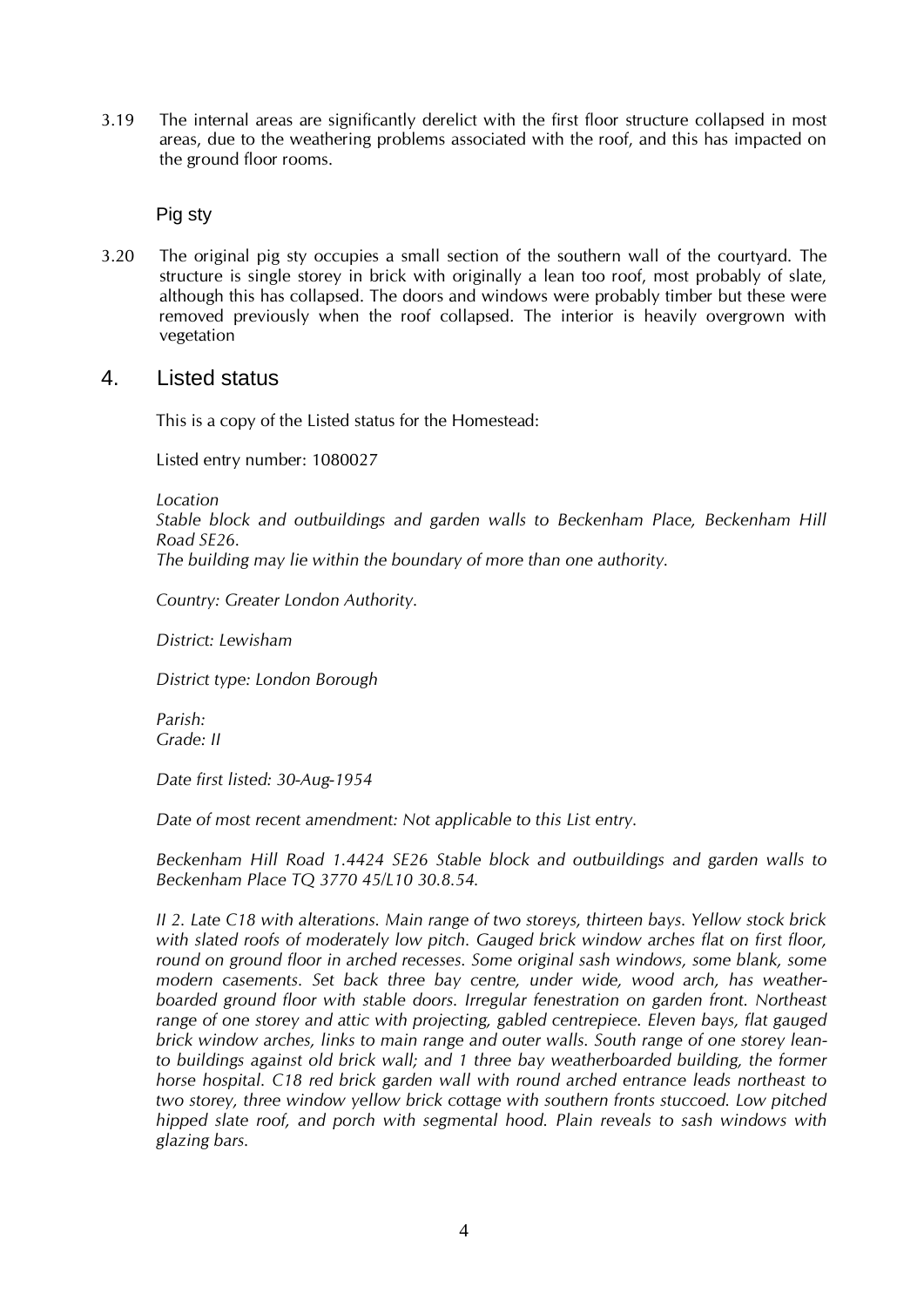# 5. Photographs



Eastern cottage facing courtyard

Central cottage facing courtyard

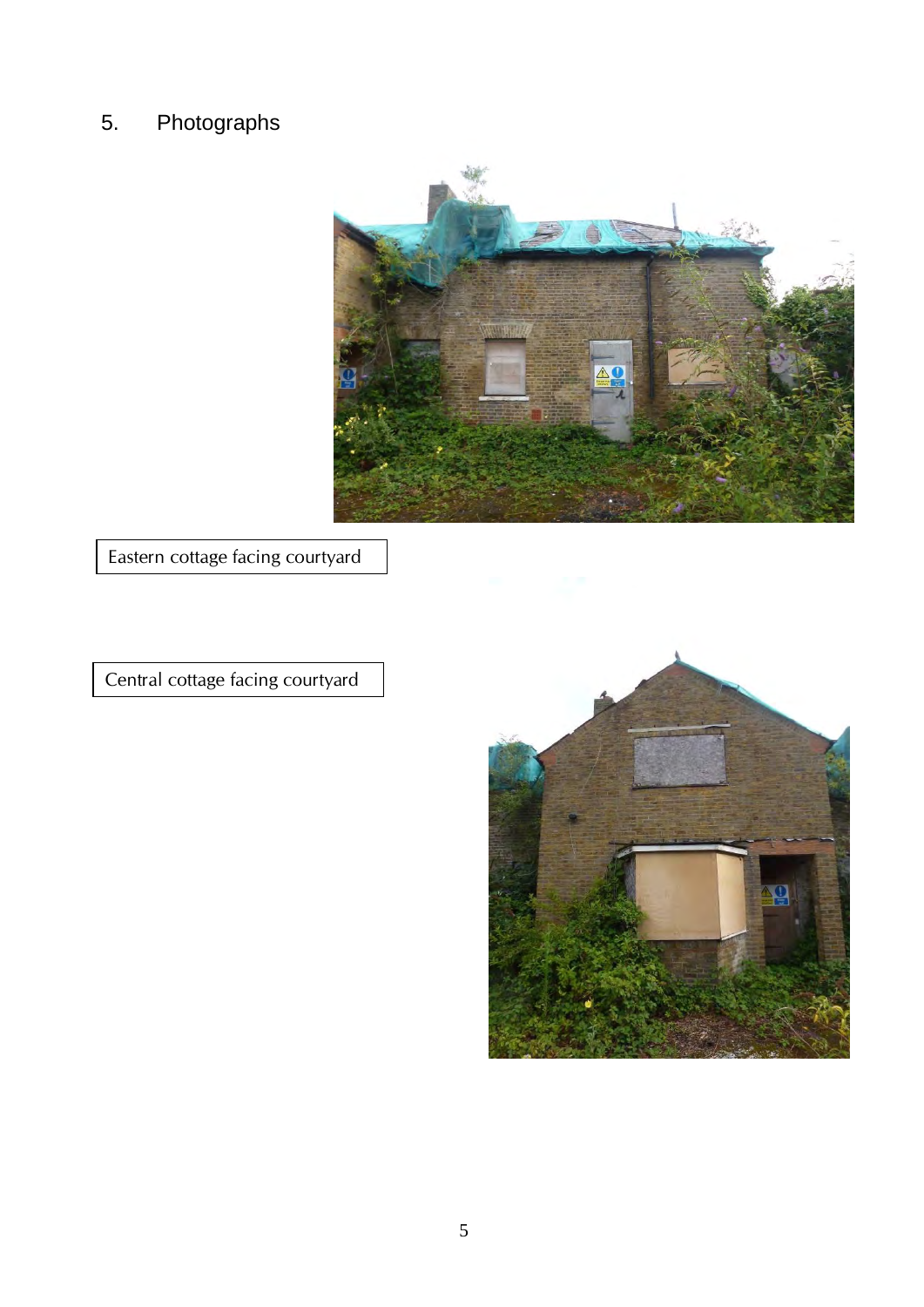Western cottage facing courtyard



Northern elevation of the cottages facing the proposed Pleasure Gardens

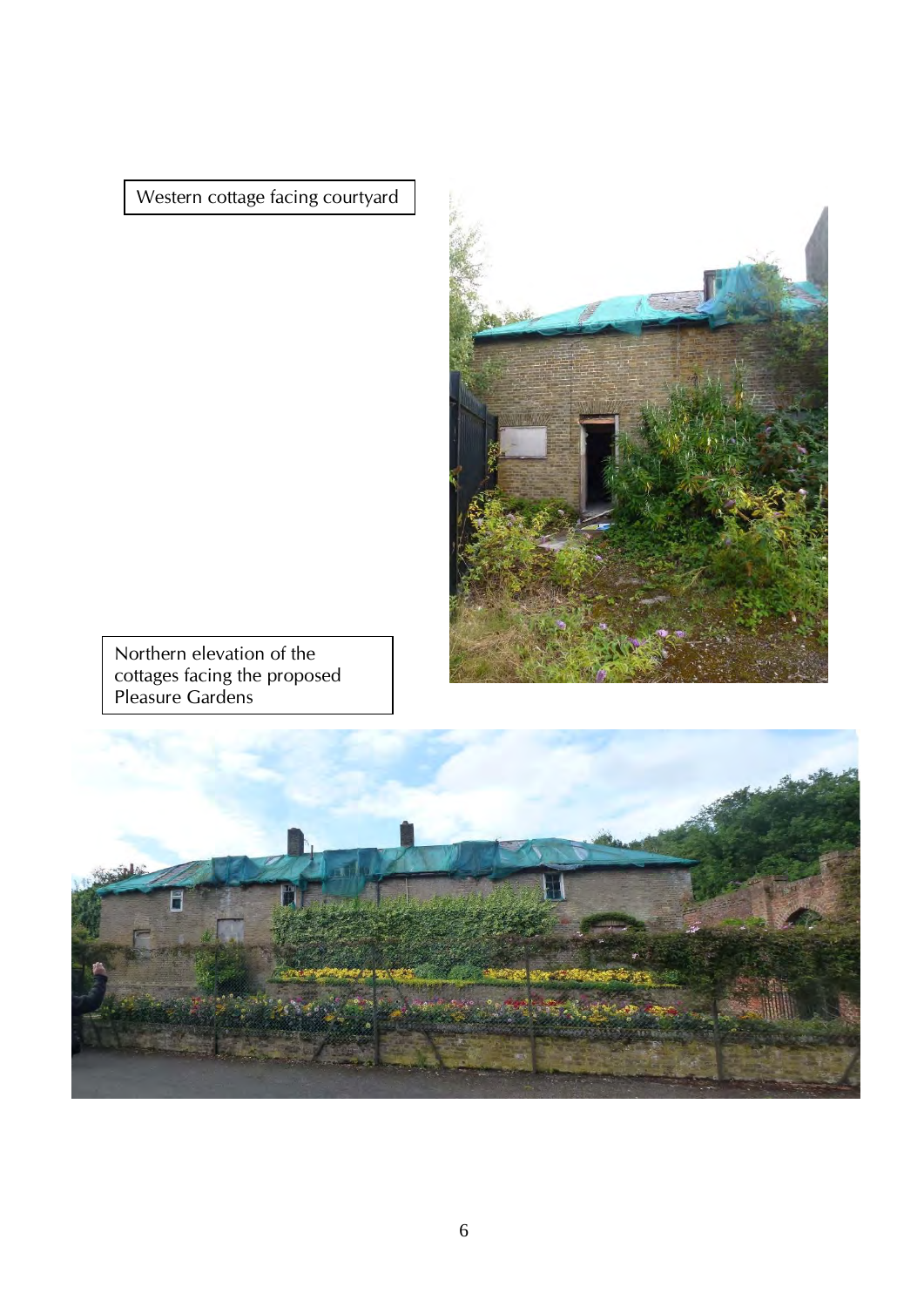Internal view of ground floor room



Internal view of first floor room